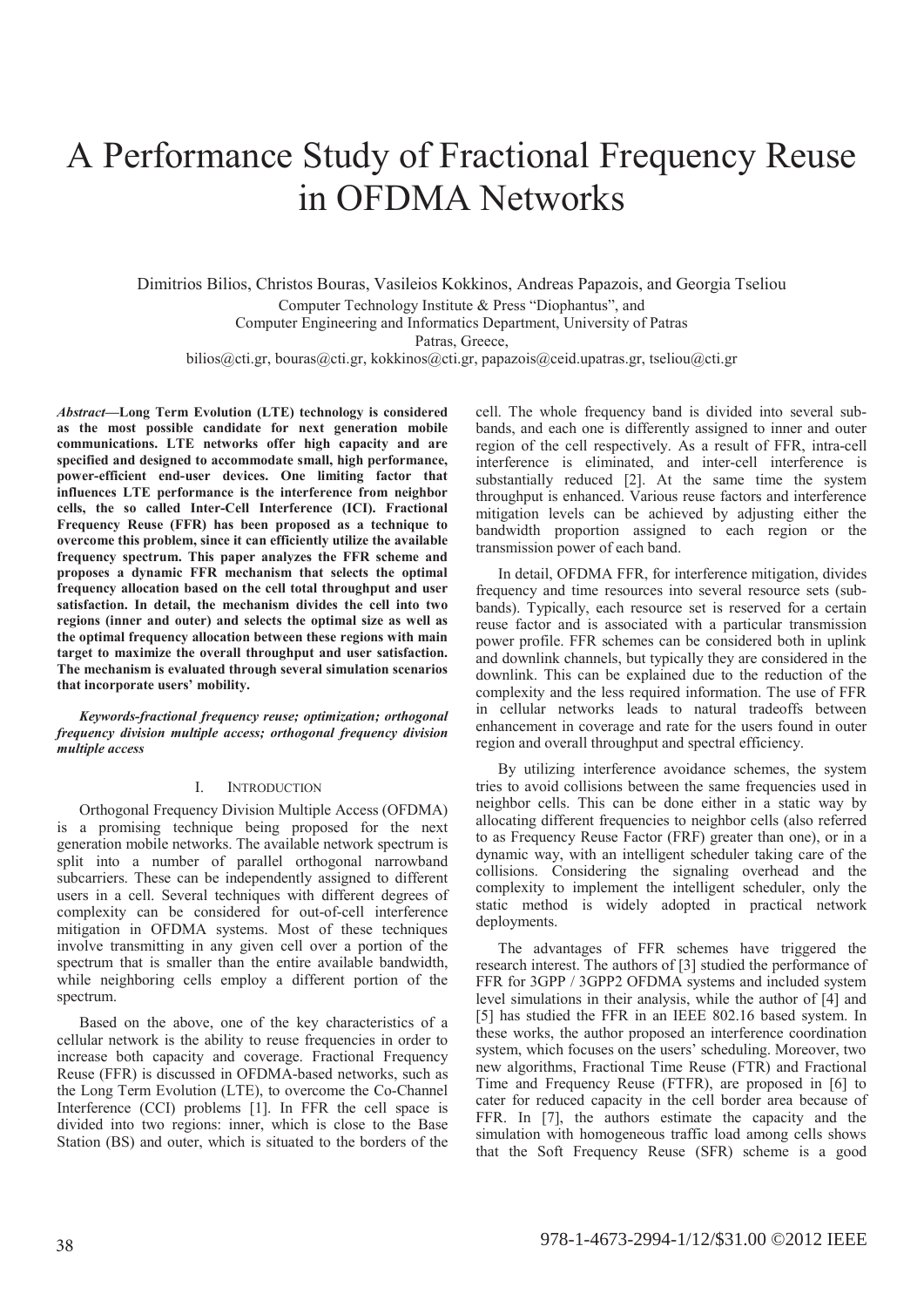candidate to enhance the cell edge throughput, without sacrificing the average cell throughput. Furthermore in [8], the authors describe a complete technical proposal for a Mobile Broadband Wireless Access (MBWA) system that meets the requirements for the IEEE 802.20 standard. Both TDD and FDD technologies are included, since there is much in common between the two approaches. The authors in [9] focus on the evaluation of two main types of FFR deployments - Strict FFR and Soft Frequency Reuse (SFR) - using a Poisson point process to model the base station locations. Under reasonable special cases for modern cellular networks, the results of the paper, reduce to simple closed-form expressions, which provide insight into system design guidelines and the relative merits of Strict FFR, SFR, universal reuse, and fixed frequency reuse. Finally, the work in [10] proposes a wireless topology based on FFR in order to optimize the SINR of multi-cell deployments within an aircraft. The results show that this approach can increase the cell-edge SINR in approximately 6dB with respect to a multi-cell deployment lacking FFR.

This paper proposes a dynamic FFR mechanism that selects the optimal frequency allocation based on the total throughput and users' satisfaction. Particularly, the mechanism divides the cell into two regions (inner and outer) and selects the optimal size as well as the optimal frequency allocation between these regions with main target to maximize the overall throughput and user satisfaction. Therefore, the per-user throughput, the total throughput and user satisfaction metric are calculated in periodic time intervals and at each time interval, the FFR scheme that maximizes the above parameters is selected.

The rest of this paper is structured as follows: Basic theoretical background regarding FFR is explained in Section II. Section III describes the procedure used for the calculation of throughput and user satisfaction, while in Section IV we describe the system model and the mechanism overview. The evaluation of the mechanism and the simulation results are presented in Section V. Finally, the conclusions and some ideas for future work are shown in Section VI.

#### II. FRACTIONAL FREQUENCY REUSE

In FFR, in order to ensure that the mutual interference between users and BSs remains below a harmful level, adjacent cells use different frequencies. In fact, a set of different frequencies are used for each cluster of adjacent cells. Cluster patterns and the corresponding frequencies are reused in a regular pattern over the entire service area. The closest distance between the centers of two cells using the same frequency (in different clusters) is determined by the choice of the cluster size and the layout of the cell cluster. This distance is called the frequency reuse distance.

One of the main objectives of LTE is to achieve high spectral efficiency, meaning the use of the whole of the system's bandwidth in all cells. This approach is called Frequency Reuse 1 and is considered as the simplest scheme: all sub-bands of the available bandwidth are allocated to each cell. In Frequency Reuse 3, the system bandwidth is divided into 3 equal sub-bands; each one of these is allocated to cells in a manner that no other surrounding cell is using the same subband. Full frequency reuse in each cell can exempt the necessity of advance frequency planning among different cells, and the frequency reuse patterns can be dynamically adapted on a frame-by-frame basis in each cell. In this work we study a sub-case of these approaches which we analyze below.

Firstly we define an LTE multi-cellular network. Our main objective is to apply FFR in order to improve the Signal to Interference plus Noise Ratio (SINR) and throughput and simultaneously reduce CCI. An indicative architecture and frequency band allocation are depicted in Figure 1. If the central BS is considered (blue color), it can be assumed that most interference is caused by the six direct neighbors.



Figure 1. Proposed frequency band allocation.

For example, suppose we have a certain area that consists of 7 cells (Figure 1), and there are four resource sets. Each cell of the architecture is divided into two regions; inner and outer region. The total available bandwidth of the system is split into four uneven spectrums (or resource sets), denoted by A (blue), B (green) C (red) and D (yellow). Spectrums A, B, and C have equal bandwidth and are allocated in outer regions with Frequency Reuse 3. On the other hand, spectrum D is allocated in all inner regions with Frequency Reuse 1. The frequency resources in all inner regions are universally used, since the inner region users are less exposed to inter-cell interference. The specific FFR scheme is used in our simulations and can eliminate the intra-cell interference and greatly reduce the inter-cell interference.

## III. CALCULATION OF THROUGHPUT AND USER **SATISFACTION**

In this section we describe the theoretical approach to calculate the SINR, throughput and user satisfaction factor. We assume that the overall network is composed of *N* adjacent cells. Each cell contains a number of users seeking to share a group of subcarriers. We distinguish the case where a user is found in the inner or in the outer region of the cell. In a typical OFDMA cellular network, for a user *x* who is served by a base station  $b$  on subcarrier  $n$ , the related SINR is given by the following equation [11]: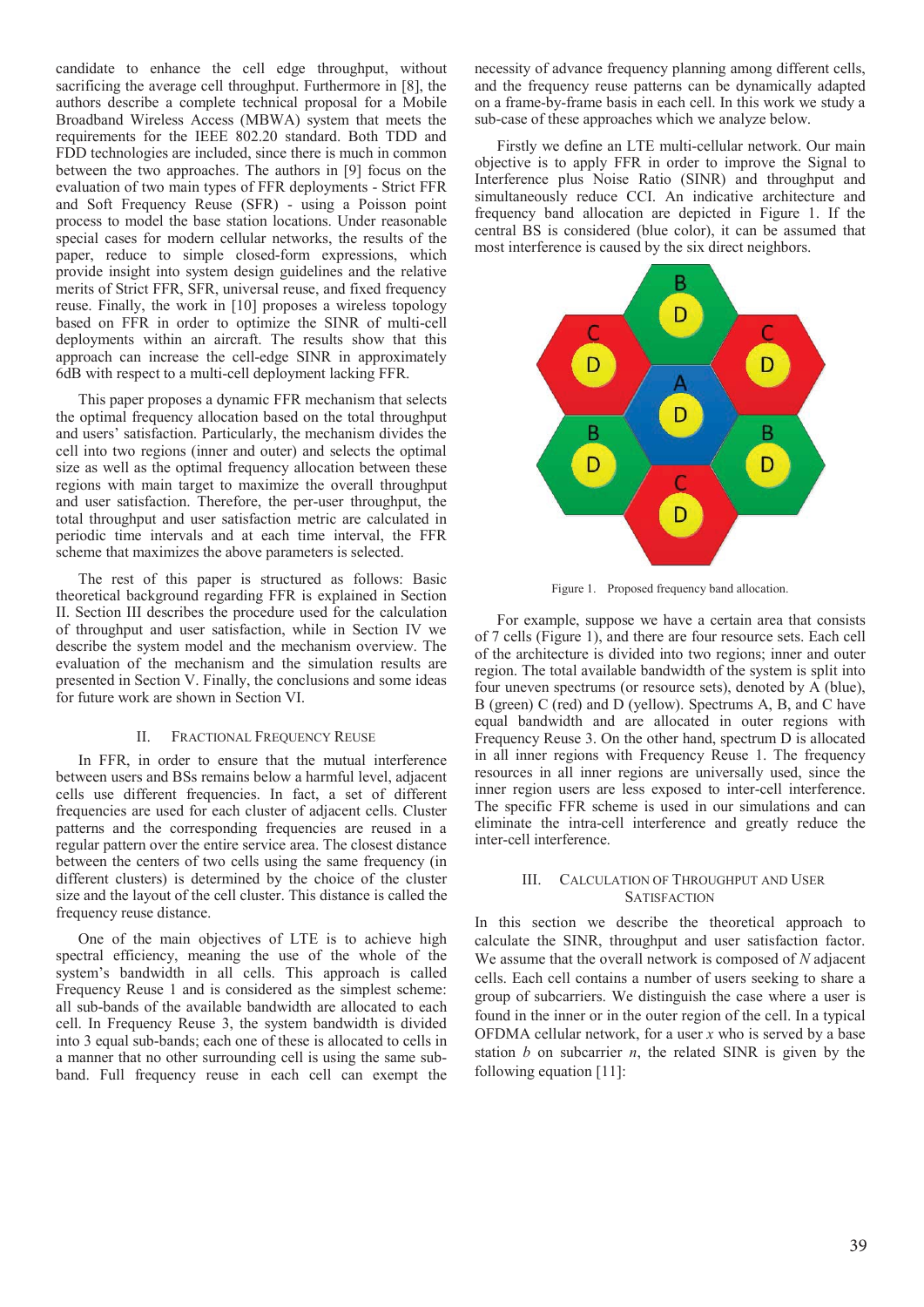$$
SINR_{x,n} = \frac{G_{b,x} \cdot P_{b,n} \cdot h_{b,x,n}}{\sigma_n^2 + \sum_{j=1}^k G_{j,x} \cdot P_{j,n} \cdot h_{j,x,n}}
$$
(1)

In (1),  $G_{b,x}$  refers to the path loss associated with the channel between user *x* and base station *b*,  $P_{b,n}$  is the transmit power of the base station on subcarrier  $n$ ,  $h_{b,x,n}$  is the exponentially distributed channel fast fading power and  $\sigma_n^2$  is the noise power of the Additive White Gaussian Noise (AWGN) channel. Symbols *k* and *j* refer to the set of all the interfering BSs (i.e. BSs that are using the same sub-band as user *x*). In detail, *j* is the cell index and *k* the number of cochannel cells. In our analysis, we assume that equal transmit power is applied,  $P_{b,n}=P$  for all BSs and the interference of users is negligible. The coefficient  $h_{b,x,n}$  is replaced by its mean value  $(h_{b,x,n} = 1)$  in equation (1).

The interference that occurs comes from disjoint sets of downlinks in the inner and outer region. A transmission in an inner cell region that is assigned specific frequency band causes interference only to inner users of other cells that are assigned the same band. Furthermore, it is necessary to distinguish two categories of BSs. The first consists of all interfering BSs transmitting to inner cell users on the same subband as user *x* and the second consists of all interfering BSs transmitting to cell-edge users on the same sub-band as user *x*.

After the SINR estimation, we proceed with the throughput calculation. The capacity of user *x* on subcarrier *n* can be calculated by the following equation [12]:

$$
C_{x,n} = \Delta f \cdot \log_2(1 + SIMR_{x,n})
$$
 (2)

where, ∆*f* refers to the available bandwidth for each subcarrier divided by the number of users that share the specific subcarrier. Moreover, the throughput of the user  $x$  can be expressed as follows:

$$
T_x = \sum_n \beta_{x,n} \cdot C_{x,n} \tag{3}
$$

where,  $\beta_{x,n}$  represents the subcarrier assigned to user *x*. When  $\beta_{x,n} = 1$ , the subcarrier *n* is assigned to user *x*. Otherwise,  $\beta_{x,n} =$  $\Omega$ 

Moreover, in order to evaluate the performance of our experiments we define the relative throughput of a user compared to the throughput of the users around him. This metric is called User Satisfaction (US) and it is calculated as the sum of the users' throughput divided by the product of the maximum user's throughput and the number of users (*X*). This metric physically presents how close the user's throughput is to the maximum throughput in the area. Specifically:

$$
US = \frac{\sum_{x=1}^{X} T_x}{\max\_user\_throughput \cdot X}
$$
 (4)

US ranges between 0 and 1. When US approaches 1, all users in the corresponding cell experience similar throughput, while when US approaches 0, there are big variations in the throughput achieved by the users in the cell.

#### IV. SYSTEM MODEL AND MECHANISM OVERVIEW

The mechanism assumes a topology that consists of a grid of cells and a number of multicast users that are uniformly distributed.

In order to find the optimal FFR scheme, the mechanism divides each cell into two regions and calculates the total throughput and US for the following 26 Frequency Allocations (FA), assuming Frequency Reuse 1 and 3 for the inner and the outer region respectively:

• FA1: All (25) subcarriers are allocated in inner region.

No subcarriers are allocated in outer region.

• FA2: 24 subcarriers are allocated in inner region.

1/3 subcarriers allocated in outer region.

- …
- FA25: 1 subcarrier allocated in inner region.

24/3 subcarriers allocated in outer region.

• FA26: No subcarriers allocated in inner region.

25/3 subcarriers allocated in outer region.

For each FA, the mechanism calculates the per-user throughput, the cell total throughput and US. This procedure is repeated for successive inner cell radius (0 to *R*, where *R* is the cell radius). After the above calculations, the mechanism selects the optimal FFR scheme that maximizes the cell total throughput and US.

This procedure is repeated periodically in order to take into account user's mobility in the topology. Therefore, the per-user throughput, the cell total throughput and US are calculated in periodic time intervals (the exact time is beyond the scope of this paper) and at each time interval, the FFR scheme that maximizes the above parameters is selected. This periodic process is called adaptation.

The pseudo-code of the mechanism is illustrated below. The complexity and the running time of the algorithm are proportional to the number of users multiplied by the number of cells in the topology, i.e. O(#users\*#cells).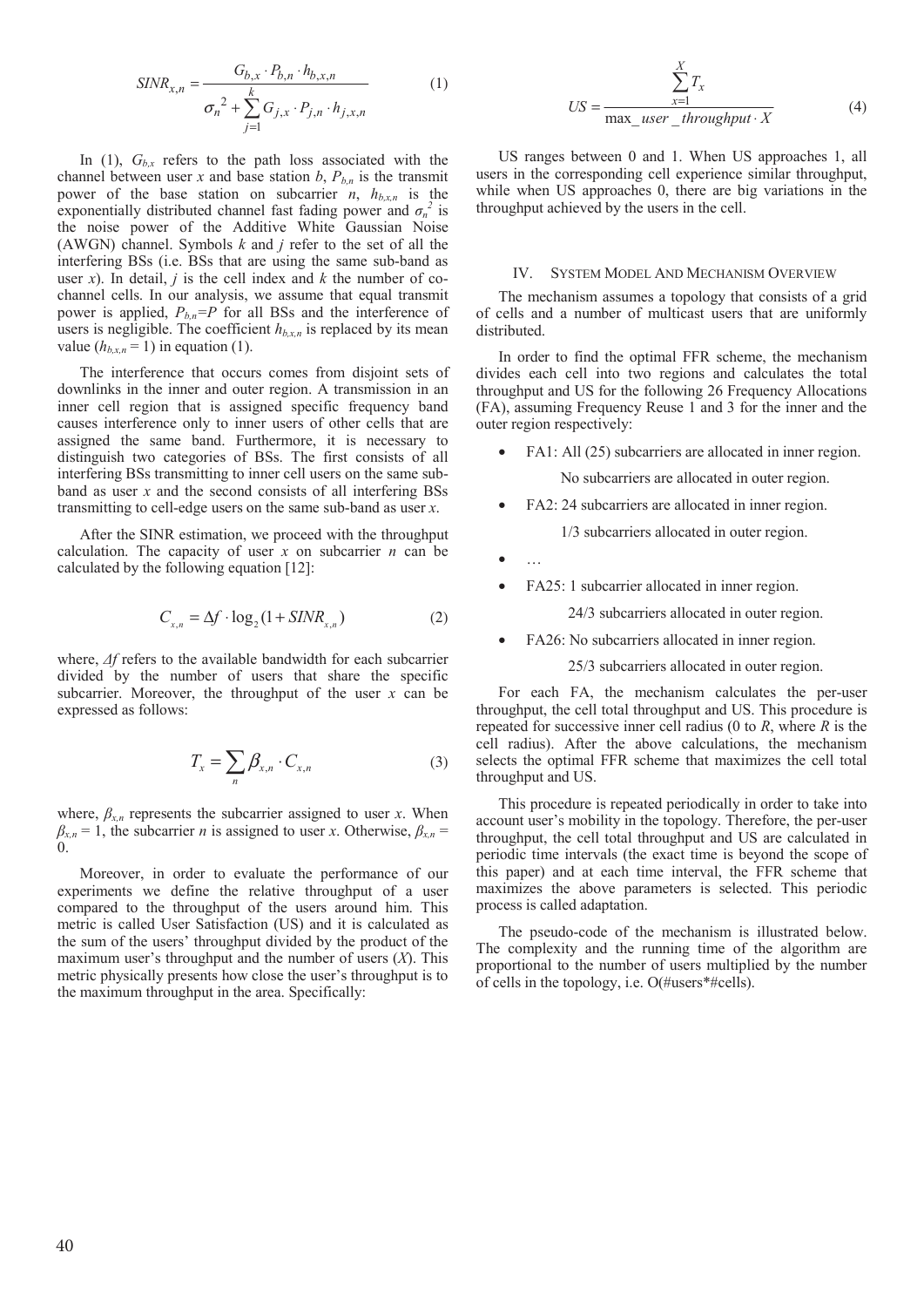| % Algorithm                                                      |                                                              |                                                             |  |
|------------------------------------------------------------------|--------------------------------------------------------------|-------------------------------------------------------------|--|
| generate network cell $\&$ users()                               |                                                              | % define topology and user                                  |  |
|                                                                  |                                                              | % distribution                                              |  |
| for $r = 0 \cdot R$                                              |                                                              | % inner cell radius                                         |  |
|                                                                  |                                                              |                                                             |  |
| for $n = 0 \cdot N$                                              |                                                              | % inner cell subcarriers                                    |  |
|                                                                  | for $x = 1:X$                                                | $\%$ users                                                  |  |
|                                                                  |                                                              | calculate $sin(x)$ % based on equation (1)                  |  |
|                                                                  |                                                              | calculate capacity(x) $\%$ based on equation (2)            |  |
|                                                                  |                                                              | calculate throughput(x)% based on equation (3)              |  |
|                                                                  | end                                                          |                                                             |  |
|                                                                  | calculate total throughput $(r,n)$                           |                                                             |  |
|                                                                  |                                                              | calculate user satisfaction $(r,n)$ % based on equation (4) |  |
| end                                                              |                                                              |                                                             |  |
| end                                                              |                                                              |                                                             |  |
|                                                                  |                                                              |                                                             |  |
| select ffr for max total throughput()                            |                                                              | $\%$ select r, n values that                                |  |
|                                                                  |                                                              | % maximize the cell total                                   |  |
|                                                                  |                                                              | % throughput                                                |  |
| calculate ffr for max user satisfaction() $\%$ select r,n values |                                                              |                                                             |  |
|                                                                  |                                                              | % that maximize the US                                      |  |
|                                                                  | perform adaptation process() % periodically repeat the above |                                                             |  |
|                                                                  |                                                              | % procedure in order to take                                |  |
|                                                                  |                                                              | % into account user's mobility                              |  |
|                                                                  |                                                              |                                                             |  |

## V. PERFORMANCE EVALUATION

#### *A. Simulation Parameters*

The simulation parameters that are necessary for the conduction of the experiment are presented in Table I. In detail, we consider a system with 10MHz of bandwidth (i.e. LTE) divided into 25 subcarriers each having a bandwidth of 375 KHz. The scenario assumed is urban macro which exists in dense urban areas served by macro-cells. Path loss is calculated according to Cost-Hata Model [13] and the correlation distance of the shadowing is set to 40m [12].

| TABLE I.<br><b>SIMULATION PARAMETERS</b> |
|------------------------------------------|
|------------------------------------------|

| Parameter              | Units                    | Value               |
|------------------------|--------------------------|---------------------|
| System bandwidth       | MHz.                     | 10                  |
| <b>Subcarriers</b>     |                          | 25                  |
| Subcarriers' bandwidth | KH <sub>z</sub>          | 375                 |
| Carrier frequency      | MHz.                     | 2000                |
| Cell Radius            | m                        | 250                 |
| Correlation distance   | m                        | 40                  |
| Channel model          |                          | 3GPP Typical Urban  |
| Users' speed           | km/h                     | 3                   |
| Path loss              | dВ                       | Cost 231 Hata Model |
| BS transmit power      | dBm                      | 46                  |
| Power Noise Density    | $d$ <sub>hm</sub> / $Hz$ | -174                |

## *B. Optimal FFR Scheme based on Cell Total Throughput*

The first simulation experiment presents a mobility scenario and shows the output of the mechanism when selecting the FFR scheme that maximizes the cell total throughput. The examined topology consists of 16 cells and 360 uniformly distributed users (Figure 2). Our experiment focuses on one cell of the topology (second row and third

column), which is highlighted in Figure 2. This cell contains 21 users.Figure 2 presents the initial topology and user distribution. During the experiment that lasts for 215 sec, the users of the examined cell are moving randomly inside the cell with speed 3km/h and it is assured that all of them remain into the cell's area (ensuring that their number will remain constant).

Figure 3 presents the cell total throughput against the time, while the mechanism maximizes the cell total throughput ("Throughput with adaptation" curve). For comparison purposes, the graph also shows how the throughput changes if the adaptation process does not take place ("Throughput without adaptation" curve). We remind that during the adaptation process, the mechanism updates the frequency allocation (FA) and inner cell radius in order to take into account the users' mobility. On the other hand, the case without adaptation assumes that the FA and inner cell radius are calculated once (for the initial user distribution) and remain constant during the scenario.



Figure 2. Initial user distribution.

During the first 20 seconds of the experiment, the two curves coincide. This happens because in this small time interval the users have covered a small distance and consequently the FA and the inner cell radius that were calculated in the beginning of the experiment remain the optimal. For the time interval 20 sec until the end of the experiment, the total throughput with adaptation shows better performance than without adaptation. Indeed, during this time interval the users have covered a large distance and have moved away from their initial position. Therefore, the initial FA and inner cell area are not the most efficient. The adaptation process assures that the FA and inner cell area will be re-calculated in order to take into account the changes in users' distribution. This process leads to improved values of cell total throughput.

Figure 3 also includes the representation of US with and without adaptation. The two curves coincide for the time intervals 0-20 sec and 65-110 sec, since the throughput values during these intervals are similar. On the other hand, from 20- 65 sec and from 110 sec until the end of the experiment, the US without adaptation remains higher than the US with adaptation. Even if this appears as an advantage, a more careful examination of Figure 3 shows that it is not. Indeed, the case without adaptation leads to high values of US because the cell total throughput is close to zero and consequently all users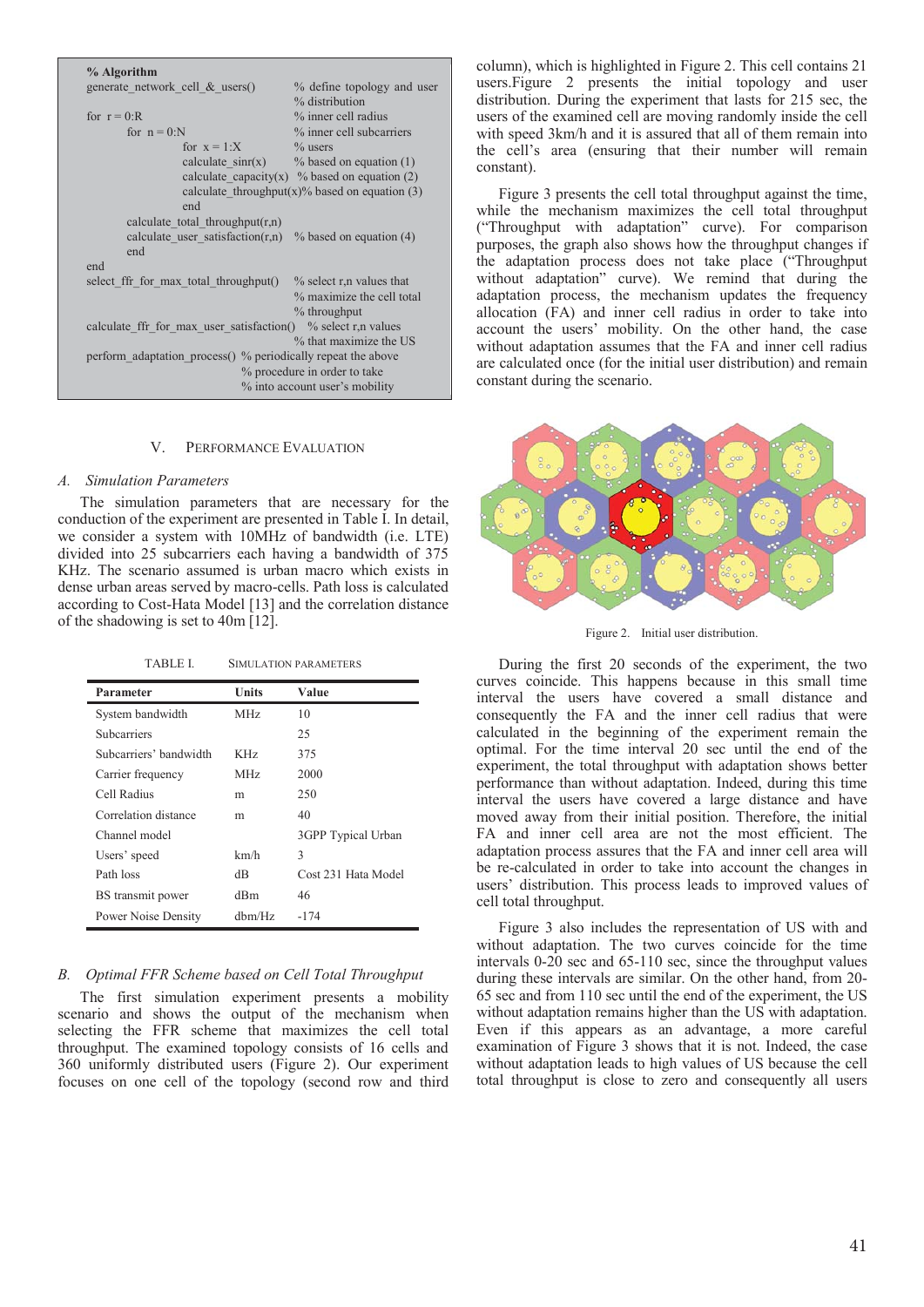experience almost the same throughput, which is however very close to zero. On the other hand, if the adaption process is applied the US metric is lower which means that there are "high throughput" users and "low throughput" users in the cell.



Figure 3. User satisfaction and cell total throughput based on throughput maximization.

## *C. Optimal FFR Scheme based on User Satisfaction*

The US metric, has been introduced in order to overcome the unfairness in bandwidth allocation among the users in different regions of the cell. Therefore, a high US value ensures that all users in a cell will experience similar values of throughput. This experiment presents the operation of the mechanism when selecting the FFR scheme that maximizes the US. The topology and user distribution are the same with the previous experiment.



Figure 4. User satisfaction and cell total throughput based on user satisfaction maximization.

In Figure 4, the "US with adaptation" curve shows how the US changes with time while the mechanism applies the adaptation process in order to maximize the US metric. Depending on the users' location, the mechanism scans and updates the optimal FA and inner cell radius. In addition, the "US without adaptation" curve has been added in order to show the effectiveness of the adaptation process. Indeed, during the experiment the values of US with adaptation are always higher than the corresponding values when adaptation is not applied.

In the same figure we have included the corresponding curves for the total cell throughput. In general, the adaptation case leads to increased (and fairer) values of total throughput.

# *D. Comparison of the Approaches*

This section makes a direct comparison between two approaches that the mechanism follows in order to select the optimal FFR scheme: the approach that is based on cell total throughput maximization and on US maximization.

In order to compare these two approaches we examine the minimum, maximum and average per-user throughput that each approach achieves (Figure 5), and how the subcarriers' allocation and the inner cell radius changes with time (Figure 6). These results correspond to the mobility scenario that was presented in the previous sections.



Figure 5. Minimum, maximum and average user throughput vs. time for the two approaches when adaptation is applied (up: based on cell total throughput, down: based on user satisfaction).

According to Figure 5, the average user throughput with the approach that maximizes the cell total throughput is very close to the minimum user throughput, which equals to zero during the whole experiment. This actually means that most of the users experience low or zero throughput, while only a few users have high throughput values.

In most cases, the specific approach allocates all the available bandwidth in the inner cell region (see Figure 6 where all the 25 subcarriers are allocated in the inner cell area) and serves the users that are found in this area. On the other hand the users that are located in the outer cell region have throughput equal to zero. Even though this approach leads to higher cell total throughput, it is obvious that it introduces unfairness to the bandwidth that is allocated between the inner and outer cell regions.